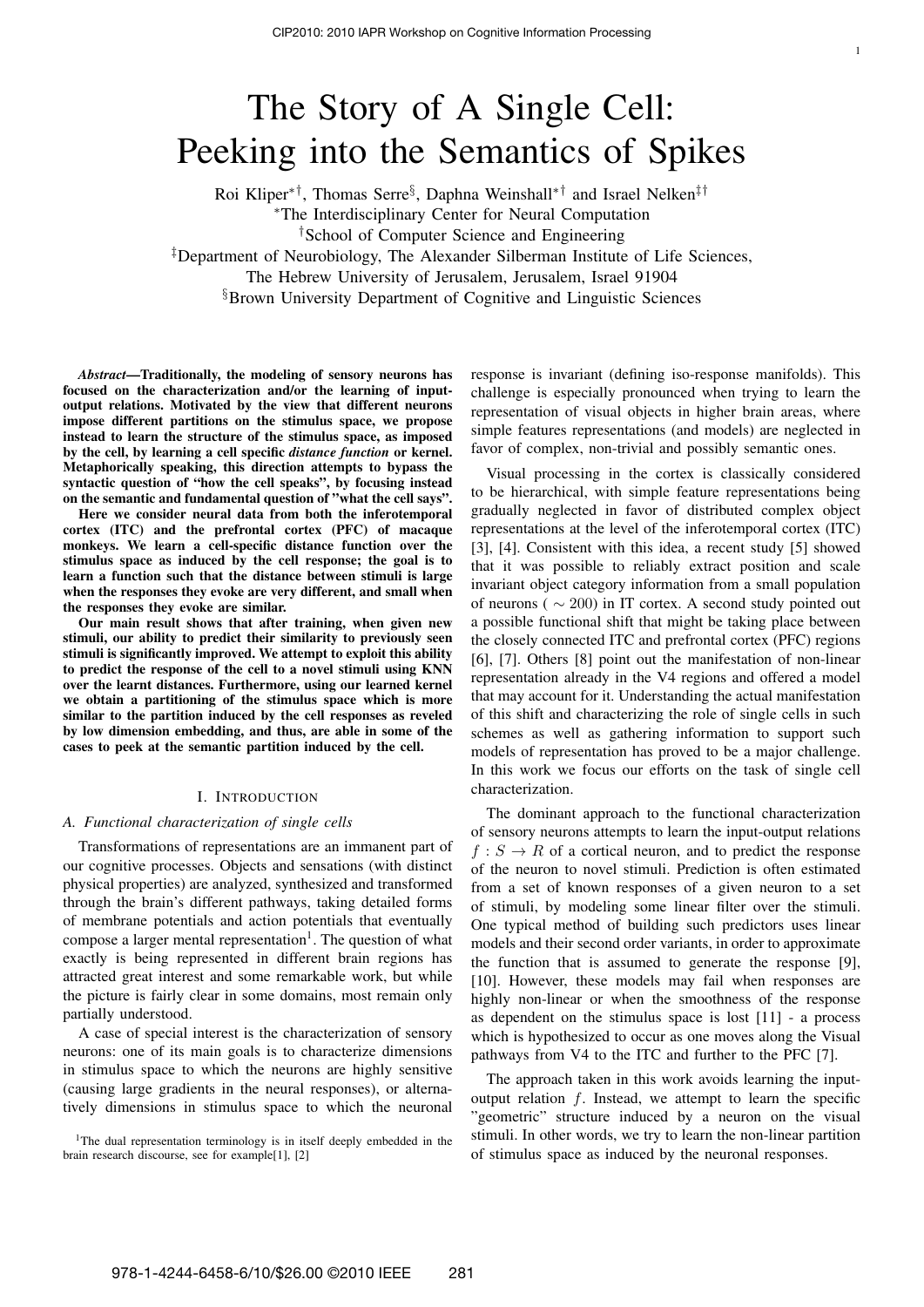## *B. Learning a single cell's invariant space*

Motivated by the view that different neurons impose different partitions of stimulus space which are not necessarily simply related to the simple feature structure of the stimuli [12], we attempt instead to learn the structure of the stimulus space by learning a *distance function*. Specifically, we characterize a neuron by learning a pairwise distance function over the stimulus space that is consistent with the similarities between the responses to different stimuli. A distance function is a function defined over pairs of data-points  $D : S \times S \to \mathbb{R}$ , which assigns a real (and possibly bounded) valued number to any pair of points from the input space  $\{s_i, s_j\} \in S$ . The assigned number measures the distance between pairs of points, which reflects the similarities between them.

Intuitively, a good distance function would capture the desired structure and assign small distance values to pairs of stimuli that elicit a similar neuronal response, and large values to pairs of stimuli that elicit different neuronal responses. Knowledge of the structure is in itself valuable. as it can be used to understand the kind of classification that a single cell performs on the stimulus space. Interestingly, it could also be used for prediction, using some variant of K Nearest Neighbors (KNN) with the learnt distance function.

Our approach offers several advantages: first, it allows us to aggregate information from a number of neurons and reach a good hypothesis even when the number of known stimuli responses per neuron is small, which is a typical concern in the domain of neuronal characterization. Second, unlike most functional characterizations that are limited to linear or weakly non-linear models, distance learning can approximate functions that are highly non-linear.

Metaphorically speaking, learning a cell specific distance function allows the investigator to bypass the question of "how the cell speaks", or "how many spikes are fired to a given stimuli?". Instead, we attempt to touch upon the more fundamental question of what exactly the cell is saying, or "what partition does the cell induce on stimulus space?".

## II. RELATED WORK

## *A. Neurophysiological background*

The common view of sensory systems considers neurons as feature detectors arranged in an anatomical and functional hierarchy. Visual processing in cortex is classically modeled as a hierarchy of increasingly sophisticated representations, naturally extending the model of simple to complex cells of Hubel and Wiesel. In this view of the visual system, information from simple feature detectors in the retina converges at the level of the primary visual cortex (V1) to represent elaborate features of direction and orientation. This hierarchical view continues to dominate models characterizing both the ventral pathway, associated with object recognition and form representation, and the dorsal pathway associated with determining objects' position in space.

Several models have been proposed to account for the impressive human ability to locate, identify, recognize and track objects in a visual scenery e.g. [13], [14], [15]. Little quantitative modeling has been done to explore the biological

feasibility of this class of models to explain aspects of higherlevel visual processing such as object recognition. The role of a single cell in such models is, in particular, a subject of great debate and while researchers have acknowledged the need to account for properties of invariance and specificity, the prediction requirement of a single cell model is still phrased in terms of response predictions.

In addition, physiological evidence accumulated over the past decade remains controversial, particularly because models of object recognition in the cortex have been mostly applied to tasks involving the recognition of isolated objects presented on blank backgrounds. Ultimately models of the visual system have to prove themselves in real world object recognition tasks, such as face detection in cluttered scenes, a standard computer vision benchmark task. Understanding the role of a single cell in in such complex task places a very difficult challenge on the experimental setting: that of revealing the invariant response space of the cell.

The accepted approach to functional single cell characterization has focused on characterizing the Spatio-Temporal Receptive Fields (STRFs) of a neuron: a function that maps timevarying visual inputs to neural responses [9], [11]. Classically, STRFs have been used to implement linear and sometimes second-order models of neural responses [10]; ultimately, evaluating the success of such a model by measuring the model's response prediction against the real responses. This approach has frequently been used to study the visual system and has been proven quite efficient for early stages of the visual system; however, using these models to characterize neurons in higher stages of the visual system has not been proven as efficient.

These and other findings seem to suggest that highly complex representations of the environment cannot be accounted for by the mere use of simple linear models, nor can its success be measured purely by its ability to predict neuronal response, and that a new approach to the functional characterization of these cells may be in order. A first step in this direction was taken by [16], introducing the learning of distance functions into this domain and showing some preliminary and promising results. Here we pursue this research direction further, trying to identify and characterize complex cells in the visual system. Our results may help to make this approach an accepted one in experimental neuroscience.

## *B. Distance function learning*

While *distance function learning* is a somewhat new area of research, the concept of a distance function is well known and is widely used in various applications and for various computational tasks. Recent years have seen a lot of interest in distance function learning algorithms (e.g. [17], [18], [19]) These algorithms aim at automatically incorporating domain specific knowledge and/or side information into the applied distance function. In the general setting of such an algorithm, side information (typically in the form of equivalence constraints) is used to learn a pairwise function that adequately captures the structure of the space and the relations between the data-points.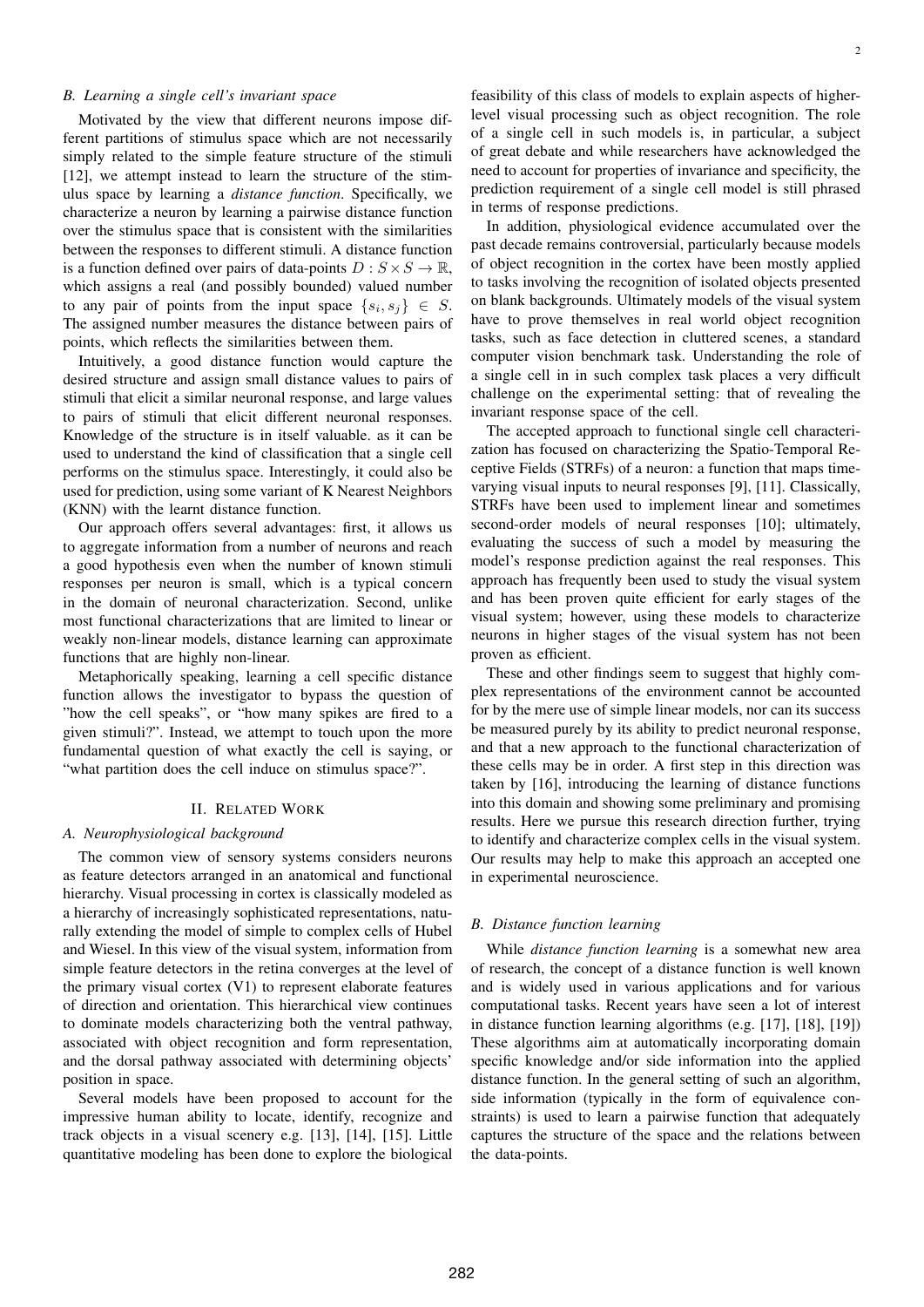Unlike the classical learning scenario, where one attempts to learn some function  $f : X \to Y$  that approximates the relation between a given input and its resulting output using a training sample  $S = \{(s_1, r_1), (s_2, r_2), \dots (s_N, r_N)\}\)$ , distance functions provide information about the similarity of pairs of points - essentially capturing relations within the input datapoints themselves  $D : S \times S \rightarrow \mathbb{R}$  rather than an inputoutput relation. In some cases capturing the relations between data-points can provide information which cannot be easily extracted from directly estimating input-output relations. Such cases occur when the input-output function is highly complex, multi staged, or just difficult to estimate. In other cases, the structure of the space is what one is interested in (rather than the transformation).

In the case of the characterization of single neurons, both incentives for using distance function learning appeal: on the one hand estimating the actual transformation is hard and poses many physiological and technical limitations. On the other hand, we argue, information about the partition of space may in many cases be much more interesting than predicting the actual response. Ideally, learning an adequate distance function may render the task of response prediction redundant.

#### III. EXPERIMENTAL SETTING

## *A. Problem formulation*

Our approach is based on the idea of learning a distance function over the stimuli space, using side-information extracted from the response space. The initial data consists of stimulus-response paired representations. To generate the sideinformation, we use a similarity measure over pairs of points in the response space. These are used in turn to generate equivalence constraints on pairs of stimuli: two stimuli are related by a positive equivalence constraint if their paired responses are highly similar; they are related by a negative equivalence constraint if their paired responses are highly dissimilar.

Next, this side information is used to train an algorithm that learns a distance function between pairs of stimuli points, thus capturing implicitly the structure of the stimuli space as induced by the cell. In our framework, the cell becomes a teacher, specifying similarities between stimuli using its own language of action potentials. These similarities are then used to learn a cell-specific distance function over the space of all possible stimuli. This learned distance function should reveal what exactly is represented by the changes in the response of the specific cell.

We can formally define the computational task as follows:

**Input:** A set of stimuli-response pairs  $\{s_i, r_i\}_{i=1}^N$ 

- 1) Represent the responses and stimuli in their own 'natural' feature space, along with a predefined similarity measure in the responses space.
- 2) Use the responses to extract equivalence constraints on stimuli, as described above.
- 3) Learn a distance function over the stimuli space  $D(s_i, s_j) \rightarrow R$  using these constraints.

4) Use the generated distance function to understand and predict the nature of stimuli space.

In the remainder of this section we present the details of our suggested scheme and how it is used for the characterization of visual neurons.

#### *B. Neural computational setting implementation*

The data was collected by Freedman et al [6], [7] and consisted of stimuli-response pairs of data recorded in the ITC and PFC of macaque monkeys. The stimuli used consisted of a continuous set of cat and dog stimuli constructed from six prototypes with a three-dimensional morphing system. The stimuli were generated by morphing different amounts of the prototypes (see Fig. 1).

This allowed to continuously vary the stimulus shape, and precisely define a category boundary. The category of a stimulus was defined by whichever category contributed more (50%) to a given morph. The behavioral paradigm required monkeys to release a lever if two stimuli (separated by a 1 sec delay) were from the same category (a category match), see [6], [7] for details. The continuos nature of the stimuli in combination with this behavioral task presumably broke smoothness of response over stimuli space making the task difficult for simple models.



Fig. 1: A morph line between 'Cat I' (left) and 'Dog I' (right). Three Prototypes of dogs and three prototypes of cats were morphed in six levels of inter-species. 100%, 80% ,60%, 40%, 20%, 0% and 4 levels of within species morphing 100%, 60% 40% 0% yielding 42 Cat-Dog morphs and 12 within species morphs.

*1) Data representation:* As input for our learning algorithm we used the first 20 principal components of a gray scale representation of the images. The neuronal response for each stimulus was represented as a vector containing in each of its entries the spike rate of one out of multiple stimulus presentations (trials), where the number of trials per stimulus varied in the range 7-13.

#### *C. Obtaining equivalence constraints from neural data*

For the sake of simplicity, the distance between responses was measured using the Cohen's d which is defined as the difference between two means divided by the standard deviation for the data, thus creating a distance matrix over all pairs of responses. This is very similar to taking the Fstatistic of a 1-way ANOVA between vectors of responses over multiple trials. By choosing Cohen's d as our response distance measure, we implicitly assume that responses of the cells to different stimuli , are normally distributed across trial repetitions to same stimuli and are generally of equal variance (homoscedasticity assumption), but may be characterized by different means.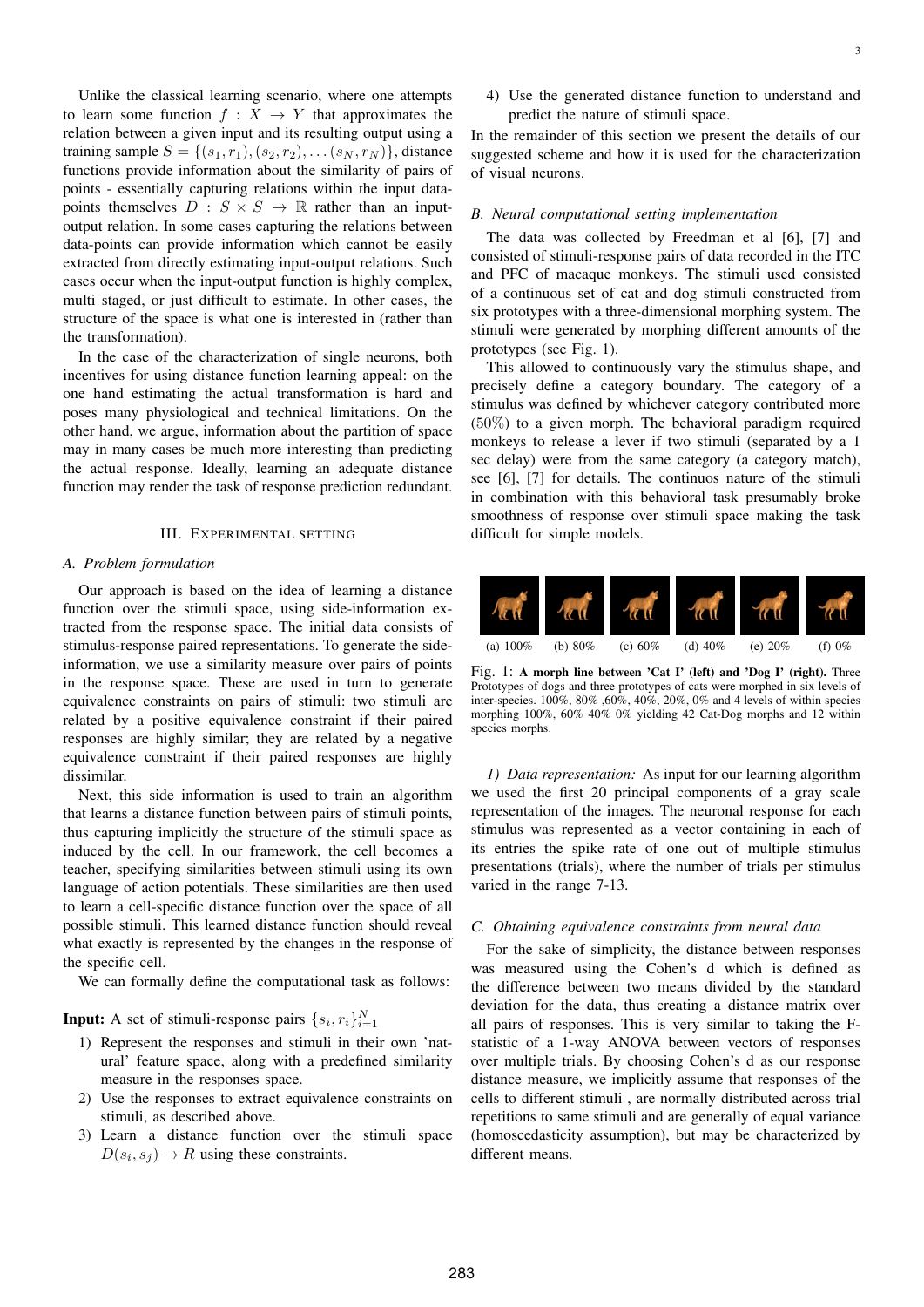We then used the complete linkage algorithm to cluster the data into 8 clusters,<sup>2</sup>. All of the points in each cluster were marked as similar to one another, thus providing positive equivalence constraints. Negative constraints were determined to exist between points in the 4 furthest clusters.

#### *D. Training a distance function*

We took the scheme described above and implemented it using the Kernel-Boost distance learning algorithm described in  $[20]$ ,<sup>3</sup> Kernel-Boost is a variant of the Dist-Boost algorithm [21] which was used in [16] and showed promising results. Kernel-Boost is a semi-supervised distance learning algorithm that learns distance functions using unlabeled data-points and equivalence constraints. While the Dist-Boost algorithm has been shown to enhance clustering and retrieval performance, it was never used in the context of classification mainly due to the fact that the learnt distance function is not a kernel (and is not necessarily metric). Therefore it cannot be used by the large variety of kernel based classifiers that have shown to be highly successful in fully labeled classification scenarios. Kernel-Boost alleviates this problem by modifying the weak learner of Dist-Boost to produce a 'weak' kernel function. The 'weak' kernel has an intuitive probabilistic interpretation - the similarity between two points is defined by the probability that they both belong to the same Gaussian component within the constrained Gaussian Mixture Model (cGMM) learned by the weak learner.

An additional important advantage of Kernel-Boost over Dist-Boost is that it is not restricted to model each class at each round using a single Gaussian model, therefore removing the assumption that classes are convex. This restriction is dealt with by using an adaptive label dissolve mechanism, which splits the labeled points from each class into several local subsets. An important inherited feature of Kernel Boost is that it is semi-supervised, and can naturally accommodate unlabeled data in the learning process.

For each neuron, a subset of all pairs of stimuli was selected such that the responses of the two stimuli in a pair were either very similar or very dissimilar. The distance function was trained using a cross validation scheme to fit these constraints. The resulting distance functions generalized to predict the distances between the responses of a test stimulus and all trained stimuli.

*Evaluation:* We used a number of ways to evaluate the quality of the learned distance function. First, we evaluated the learned distance function by rank correlating (Spearman) the learned distances to the actual distances as measured over the cell responses and measured using Cohen's d. In a second evaluation step, the distances were used to cluster the stimulus data, which was then compared with the clustering induced by the cell responses; the accordance between the two clusterings was measured using the Rand index. Finally, the distance function was used along with a KNN classifier to generate predictions for novel samples in a cross validation scheme.

## IV. RESULTS AND EVALUATION

We narrowed our analysis to neurons which displayed some stimulus selectivity (not necessarily category selectivity). Such selectivity was established by performing 1-way ANOVA with each of the 54 samples as grouping factors at  $p < 0.01$ . This analysis resulted in 162 ITC neurons and 61 PFC neurons. However, while this procedure filters out non discriminative cells it still keeps cells that are selective to a very small number of stimulus (1-3 stimulus). Since this analysis is a demonstration of a new technique we limit it to the ten most selective cells in each setting. <sup>4</sup>. We start the results analysis by measuring the success of the learner to fit and generalize the distances as defined by the responses (Sec. IV-1). We then continue to show how this knowledge can be used for response prediction (Sec. IV-2) and stimulus classification (Sec. IV-3).

*1) Fitting Power and Generalization:* As a first step we examined the ability of our algorithm to fit the distances as induced by the cell responses. We evaluated this by measuring the mean Spearman rank correlation between the distances computed by our distance learning algorithm and those induced by the cell as measured by the 'actual' distances over the responses: we use our distance function to calculate the distances between the stimuli and check weather close pairs of stimuli (as defined by a cell) are indeed close as measured by our cell specific distance function. The results as seen in Fig. 2 (left most bar) show dramatic improvement after learning.

After establishing the improvement in fitting power across both data sets, we turned to evaluate the generalization properties of the algorithm. We tested three scenarios: Leave-One-Out (LOO) where at each simulation one stimulus was left out of the training set and used for testing, Leave-Five-Out (LFO) and Leave-Ten-Out (LTO) where a random sample of five and ten (in accordance) stimuli were left out of the training set for later test (20 repetitions). For each stimulus that was tested in one of this manners, we measured its distance to all other stimuli using the learned distance function. We then computed the rank order correlation coefficient between the learned distances in the stimulus domain, and Cohen's d between the corresponding response vectors. This procedure yielded a single correlation coefficient for each of the simulations using the stimuli which were left out. To measure performance, we took the average of the correlation coefficient over all runs for each cell.

The results (Fig. 2) show persistent improvement in test correlation in all scenarios, as compared to baseline (naive) correlation. These results highlight the fact that the algorithm can generalize well, and some aspects of topology of the stimulus space have indeed been captured. Test correlation scores are generally reduced as the size of the sample used for training is reduced, but the reduction is minor. Finally, individual cells also displayed very strong correlation between training performance and test performance. (Not shown)

<sup>&</sup>lt;sup>2</sup>We found that choosing this number of clusters does not over constrain the problem not positively nor negatively

<sup>&</sup>lt;sup>3</sup>In our comparative study Kernel-Boost performed extremely well, especially when given only a small amount of data.

<sup>&</sup>lt;sup>4</sup>Cells that did not display stimulus selectivity, or only displayed marginal selectivity during the recording setting cannot be used as 'teachers' when data is so sparse (54 stimulus) and are thus omitted from the analysis. We claim that using our technique all cells will ultimately be guided to areas of stimuli space with high selectivity and will thus allow learning. All reported results pertain to this subset of the data.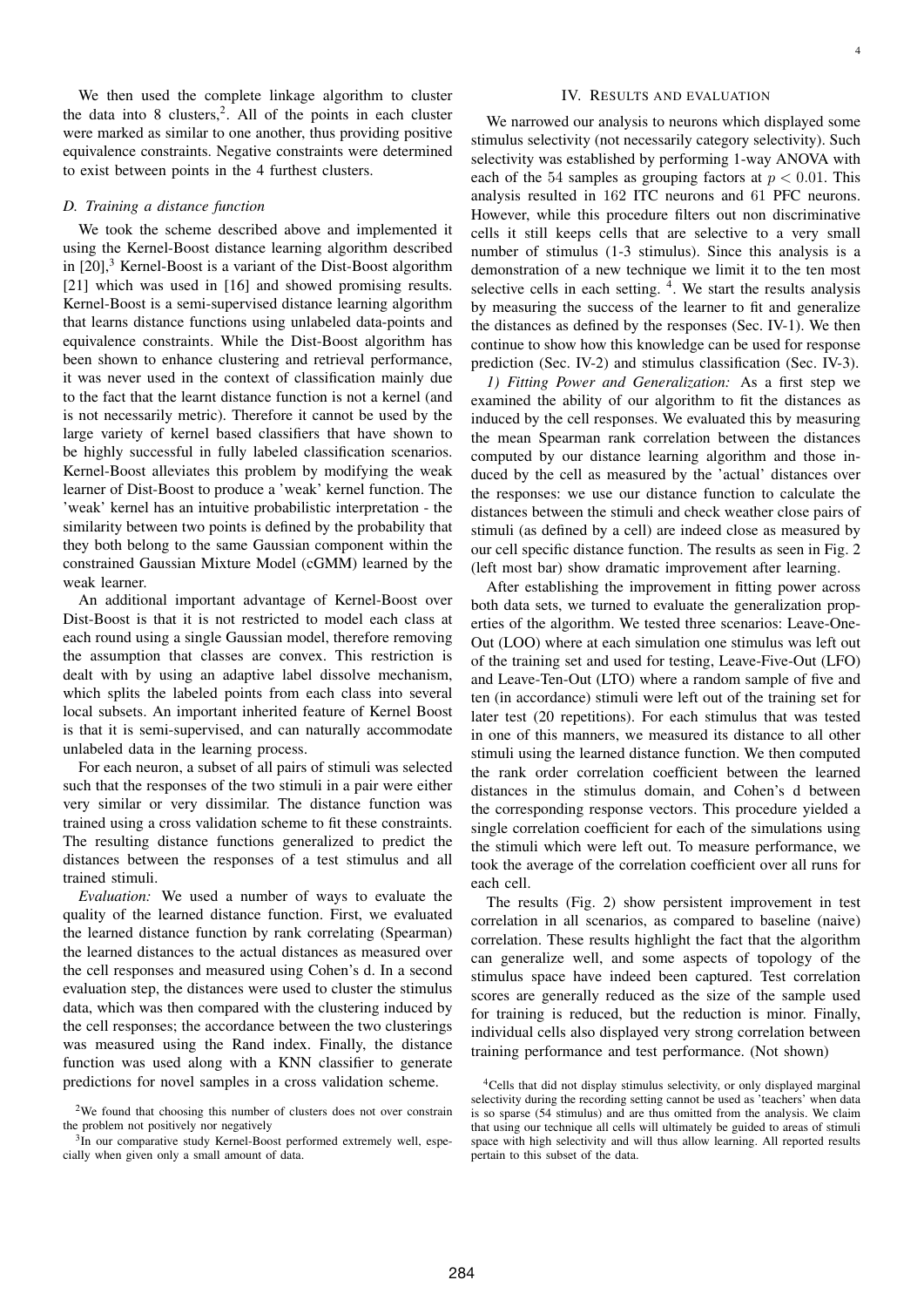

Fig. 2: Distance correlation score. 1) Trained vs. Test vs. Naive (distances between images) performance (upper row): The algorithm achieved a dramatic increase in average rank correlation, suggesting that some aspect of the structure of stimulus space was indeed captured. Correlation between train and test scores were in the order of 0.9 (Not shown).

Interestingly, we have observed that some of the stimuli were more easily predictable than others when left out of the training set. Presumably good results will ultimately depend on the quality of sampling of stimulus space, a task to which this algorithm can be helpful by pointing out to interesting areas in the stimulus space.

*2) Generating response predictions:* Having proved the generalization properties of the learning algorithm, we attempt to use the newly learnt distance function to generate a response prediction to novel stimuli. We do this by matching to each novel stimulus its 1st -Nearest Neighbor (1-NN) from the training sample using our learnt distance function. We then predict that the cell would respond to the novel stimulus in a similar way to its response to this matched 1-NN stimulus. We note that since the stimulus space is rather restricted in our experimental setting, responses tend to be relatively smooth locally, in the sense that similar (gray level) stimuli tend to give rise to similar responses. Thus, even the naive 1-NN predictor, based on the inter-stimuli distance in the original grey-level representation, is expected to perform well in most cases. We compared our prediction scheme to both the linear regression predictor and a naive prediction based on the 1- NN as computed using the gray levels of the stimuli. Our prediction method outperforms both competitors, as shown in Fig. 3. The success in prediction, and our advantage over the alternative predictors, is highly dependent on the size of the training sample - it increases with sample size, which is consistent with the increase in test distance correlations demonstrated earlier. Specifically, we do better or equal to other predictors in 64%, 66%, 61% for ITC cells, and 68% 65% and 61% for PFC cells, with 53, 49, 44 training samples respectively.

*3) Peeking into the semantics: Inferring iso-response manifolds:* A single cell can divide the world it sees to a few isoresponse sets. This division is reflected by a distinct response pattern to each of these sets. In our setting, for the sake of



Fig. 3: Prediction advantage: shown above is a measure for the success of response prediction. The quality of a prediction success is calculated as the normalized absolute distance to actual response:  $\frac{|prediction - response|}{std(response)}$ , In other words we measure how many standard deviation our prediction is from the actual response. Our algorithm is advantageous in the majority of the scenarios both against naive KNN predictor (Naive) and against a linear regressor (regress). This advantage becomes stronger as sample size increases.

simplicity, we assume that a cell induces a binary partition on the stimulus space and thus defines two iso-response sets.

The learnt distance function can be thought of as somewhat analogous to a transformation of the feature space. We now ask - in the transformed space, is the division to iso-response sets more evident? does this transformation make the input space easier to analyze and understand? To answer this question, we visualize the data using 2-D embeddings. We use classic MDS to compare three embeddings: one based on the true distances in response space (presumably the goal embedding), a second based on the Euclidean distance in the original greylevel features space, and a third based on the learnt distances. Specifically, we show two examples of cells in a leave-tenout setting in Fig. 4. Clearly the embedding based on the learnt distances is more similar to the goal embedding than the original one. Moreover, these response-induced partitions are evident in stimulus space after distance transformation, but hardly evident in the original feature space. This result was found for other cells as well. The point to appreciate